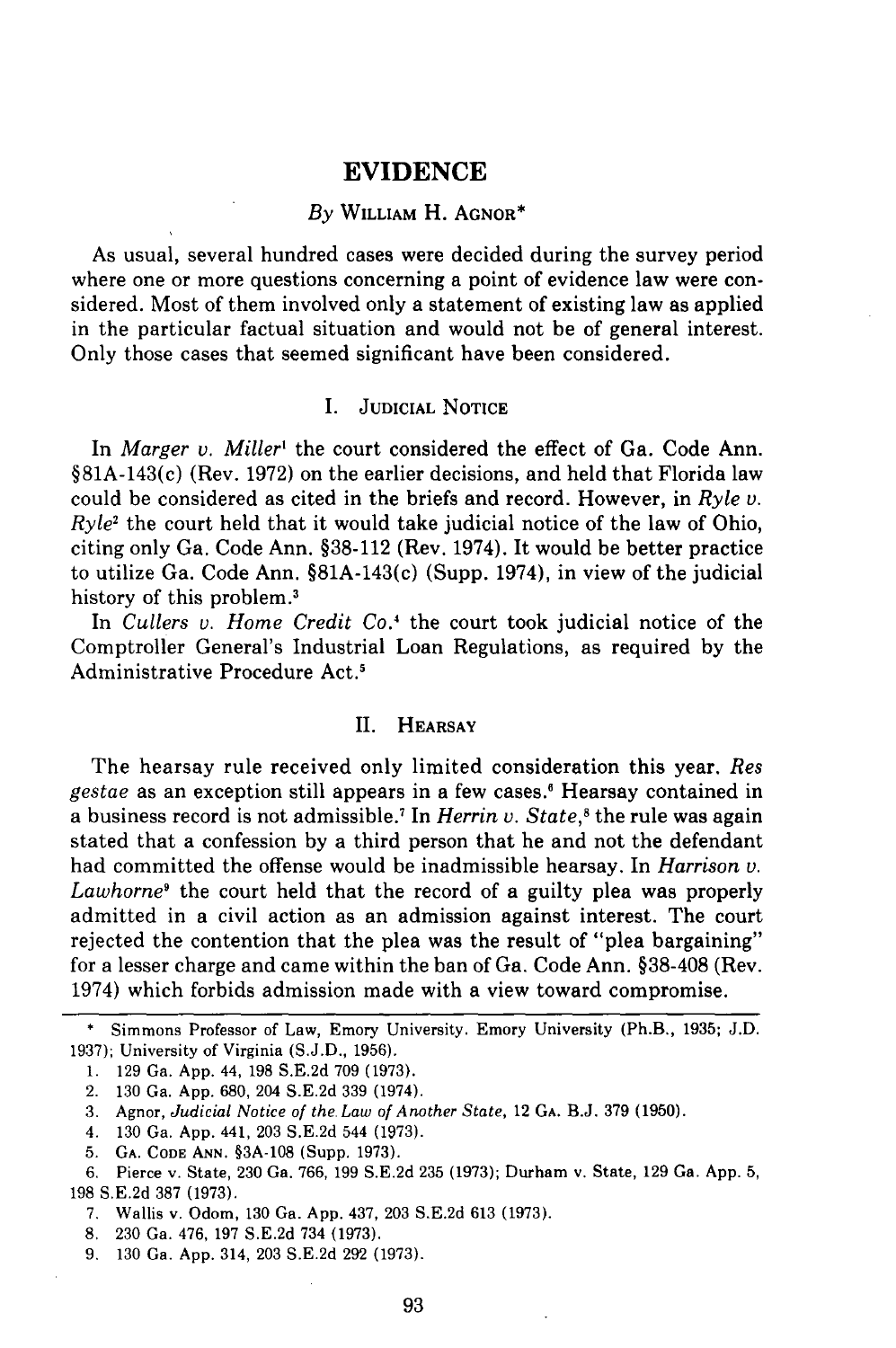The *Bennett* case<sup>10</sup> and three others in the same area gave consideration to three important exceptions to the hearsay rule in the criminal law area. These were testimony given at a former trial, admissions of a coconspirator, and tacit admissions.

In *Whatley v. State,"* testimony of a witness given at the preliminary hearing was introduced over the objection of the defendant. The district attorney stated that the witness had been served with a subpoena; that he had previously responded to subpoenas; that he had not responded to this one; that an attachment had been issued that day for him; that the sheriff had been asked to find the witness; and that the witness was working somewhere in an adjoining county. With two justices dissenting, the court reversed on the ground that the state had not made a showing of due diligence in seeking to produce the witness.

*Morgan v. State"* involved the confessions of co-conspirators. The majority of the court held that whether they were admissible or not, under the circumstances of the case their admission was harmless error. The dissent contended that the confessions were not admissible because the state had failed to show the unavailability of the declarants. The dissent stated: "In order to introduce any hearsay statements of an absent declarant, the State must first show his *bona fide* unavailability as a witness,"<sup>13</sup> citing *Mancusi v. Stubbs.'4* That case involved testimony at a former trial where a showing of unavailability is necessary. This confusion of the two exceptions will be considered with the *Bennett* case.

*Lingerfelt v. State'5* was a companion case to the *Bennett* case, both involving the murder of two law enforcement officers of Forsyth County. In that case at the trial of the defendant a co-indictee was called as a witness by the state. The witness claimed his privilege against selfincrimination. The prosecution was permitted to read into evidence the testimony given by the witness in a committal hearing of a third coindictee where neither the defendant nor his counsel was present. This was clearly not a proper former trial within the hearsay exception, so the court reversed.

The *Bennett* case involved all three exceptions. Again, there seems to have been some confusion of the exceptions as to testimony given at a former trial and the admissions of a co-conspirator. The exception as to testimony given at a former trial is one of the few exceptions to the hearsay rule that requires a showing of the unavilability of the declarant before the hearsay declaration is admissible. The exception for admissions of a party opponent has never required any showing of unavilability. In the *Bennett*

<sup>10.</sup> Bennett v. State, 231 Ga. 458, 202 S.E.2d 99 (1973).

**<sup>11.</sup>** 230 Ga. 523, 198 S.E.2d 176 (1973).

<sup>12. 231</sup> Ga. 280, 201 S.E.2d 468 (1973).

<sup>13.</sup> *Id.* at 283, 201 S.E.2d at 470 (emphasis added).

<sup>14. 408</sup> U.S. 204 (1972).

<sup>15. 231</sup> Ga. 354, 201 S.E.2d 445 (1973).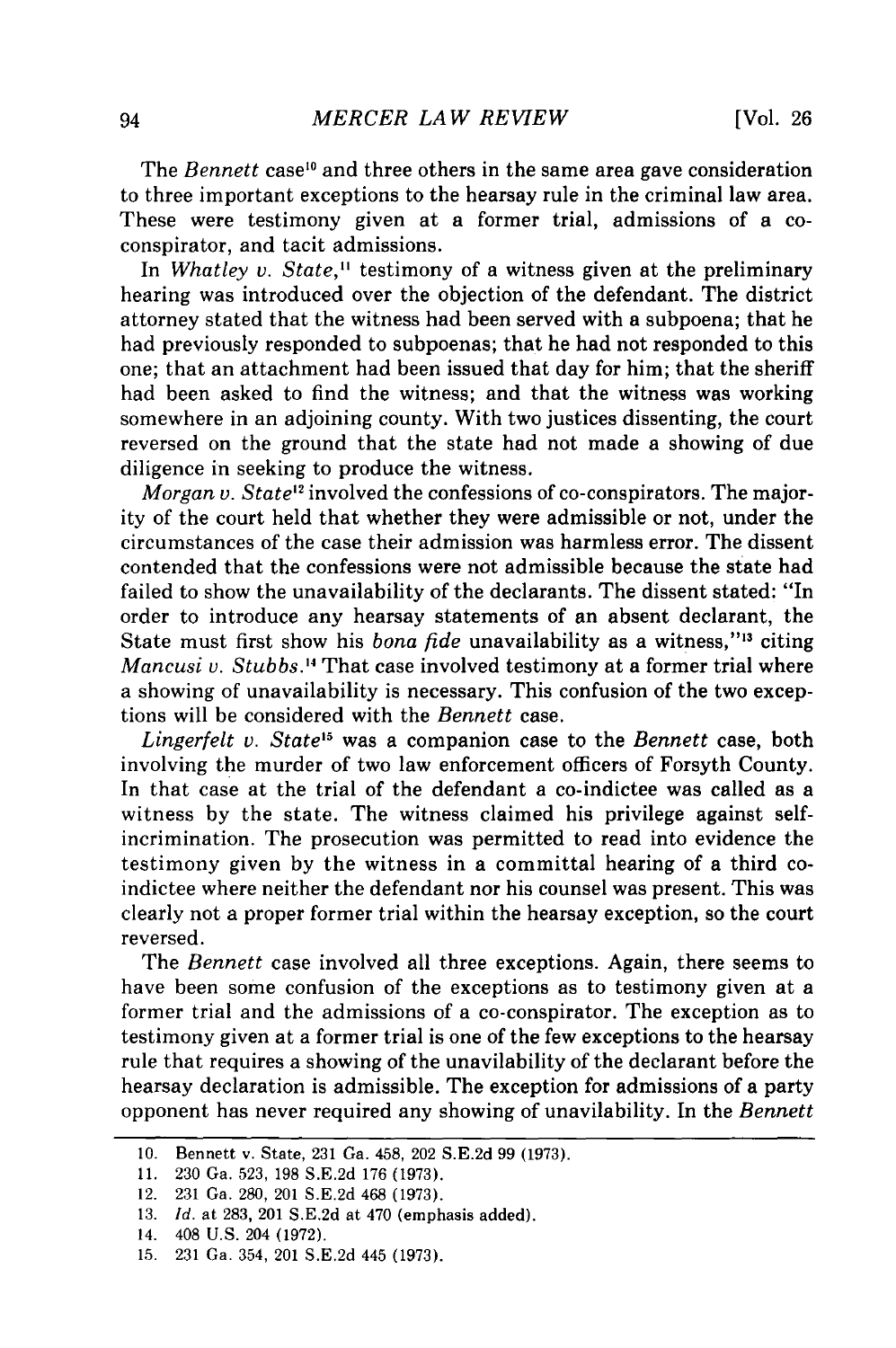case the majority approved the admission of a statement by a coconspirator, citing *Dutton v. Evans.'"* Also, a witness was called to the stand and claimed his privilege against self-incrimination. His testimony given at the defendant's commitment hearing was properly admitted. The dissenting opinion would have excluded both based on violation of the defendant's right of confrontation. It has been stated that: "A discussion of constitutional limitations upon the use of hearsay might well commence with the observation that their outline is somewhat less than clear."'" The majority opinion seems to follow the present state of the federal decisions.

There was another admission by a co-conspirator that the majority held should not have been admitted, but that its admission was harmless error. The court held that it was not admissible since the unavilability of the declarant had not been shown. *Park v. State"* was cited as authority, but that case does not reach such a result. The dissenting opinion also states that the co-conspirator must be genuinely unavailable, citing *Mancusi v. Stubbs,'"* a case considering the exception for testimony given at a former trial. The dissenting opinion also cites *Hoover v. Beto. <sup>0</sup>*That case is a good consideration of the area and makes it clear that availability is not a factor. It is hoped that the requirement of the unavilability of the declarant will not be carried over to the exception for admissions of a party opponent.

The *Bennett* case also involved the matter of a tacit admission or admissions by silence. The majority opinion approved a charge on a tacit admission that followed Ga. Code Ann. §38-409 (Rev. 1974). This was clearly proper under the present status of the law. The dissenting opinion thought that this compromised the defendant's fifth amendment right to remain silent, citing a number of recent cases in the constitutional area. This prediction may well be correct. There has been a trend in this direction in some cases,<sup>21</sup> but there is not as yet a decision to that effect binding on the Georgia courts.

#### III. RELEVANCY

#### *A. Character*

Where character is in issue it cannot be established **by** specific acts.<sup>2</sup>**A** witness may testify only as to general reputation, but on cross-examination the witness' basis for his opinion may be tested **by** inquiry as to whether

**<sup>16.</sup>** 400 **U.S.** 74 **(1970).**

**<sup>17.</sup>** E. **CLEARY, MCCORMICK ON EVIDENCE** §252, at 604 **(2d** ed. **1972).**

**<sup>18. 225</sup> Ga. 618, 170 S.E.2d 687 (1969).**

**<sup>19.</sup>** 408 **U.S.** 204 **(1972).**

<sup>20. 467</sup> **F.2d 516** (5th Cir. **1972).**

<sup>21.</sup> **E.g.,** Fowle v. United States, 410 **F.2d** 48 (9th Cir. **1969);** Commonwealth v. Dravecz, 424 Pa. **582, 227 A.2d** 904 **(1967).**

<sup>22.</sup> Black v. State, **230** Ga. 614, **198 S.E.2d** 314 **(1973).**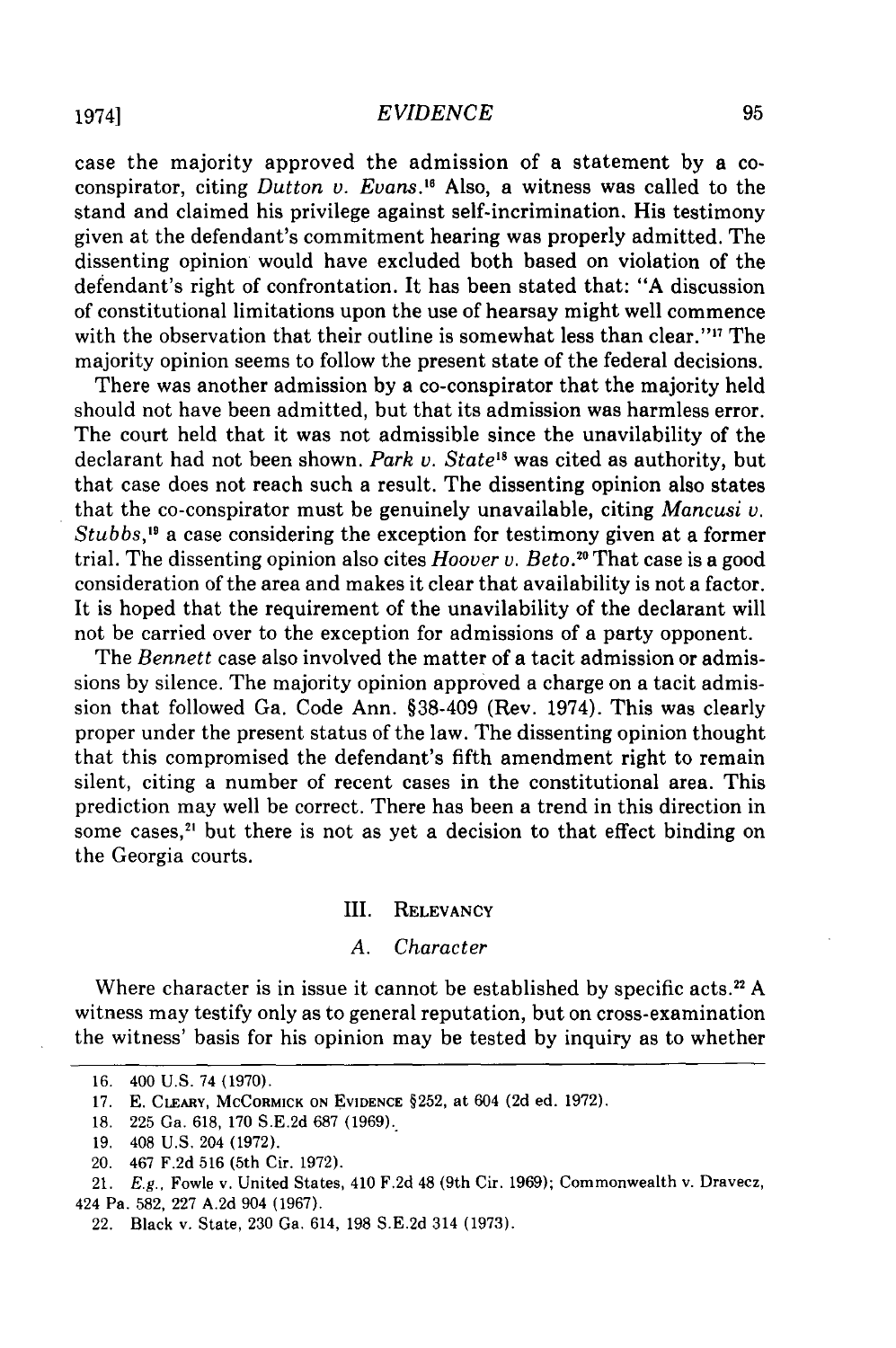or not he had heard of specific acts allegedly done by the individual whose character is in issue.<sup>23</sup> When a criminal defendant puts his character in issue by his own testimony, once the "character door" is opened, he may be cross-examined as to "conviction of crimes, guilty and nolo *contendere* pleas, juvenile offense, and incidents which illustrate the defendant's character."<sup>24</sup> In this area,  $Lynn$  v. State<sup>25</sup> seems to have answered a question on which there had been conflicting decisions of that court. The question was whether or not the victim of an alleged rape may be cross-examined as to specific acts of prior sexual intercourse with men other than the defendant. Her character is in issue to the extent that her bad reputation for chastity, or lack thereof, is admissible on the issue of consent. The court adopted the majority rule that such evidence of specific acts is inadmissible for either impeachment purposes or on the issue of consent and, therefore, can not be inquired into on cross-examination. In adopting this rule the court apparently overruled the case of *Frady v. State. <sup>6</sup>*

Evidence of other crimes or offenses by the defendant is generally not admissible where his character has not been placed in issue by him. The exceptions are almost as numerous as the general rule. The other offense is admissible to show motive or intent.<sup>27</sup> Also, if the other offense is connected with the crime charged or is a part of the res gestae of that crime, it will be admissible.<sup>28</sup> Other offenses are most often admitted in regard to sexual offenses. Two rape cases are interesting enough to consider in detail.

In *Larkins v. State9* a witness testified, over objection, to an alleged rape upon the witness by the defendant which occurred some seven months prior to the occurrence for which the defendant was on trial. The witness stated that she did not report it because she was afraid of the defendant. The points of similarity were that both took place in the same neighborhood, each victim knew the defendant, who did not seek to hide his identity, and in both the victim was approached from the rear and overpowered by the attacker by choking her with his hands. The defendant had claimed consent. The court reviewed the cases in this area and reversed, holding that the evidence of the other rape was not admissible. One justice dissented on the ground that the evidence was properly admitted.

*Overton v. State"* was a rape case where the facts were somewhat out of the ordinary. In that case the wife solicited the 15-year-old victim for what

29. 230 Ga. 418, 197 S.E.2d 367 (1973).

30. 230 Ga. 830, 199 S.E.2d 205 (1973).

<sup>23.</sup> Upton v. State, 128 Ga. App. 547, 197 S.E.2d 478 (1973).

<sup>24.</sup> Scarver v. State, 130 Ga. App. 297, 202 S.E.2d 850 (1974).

<sup>25. 231</sup> Ga. 559, 203 S.E.2d 221 (1974).

<sup>26. 212</sup> Ga. 84, 90 S.E.2d 664 (1955).

<sup>27.</sup> Foster v. State, 230 Ga. 666, 198 S.E.2d 847 (1973).

<sup>28.</sup> King v. State, 230 Ga. 581, 198 S.E.2d'305 (1973); Davis v. State, 230 Ga. 902, 199 S.E.2d 779 (1973); Reid v. State, 129 Ga. App. 41, 198 S.E.2d 358 (1973); Holbrook v. State, 129 Ga. App. 129, 199 S.E.2d 105 (1973).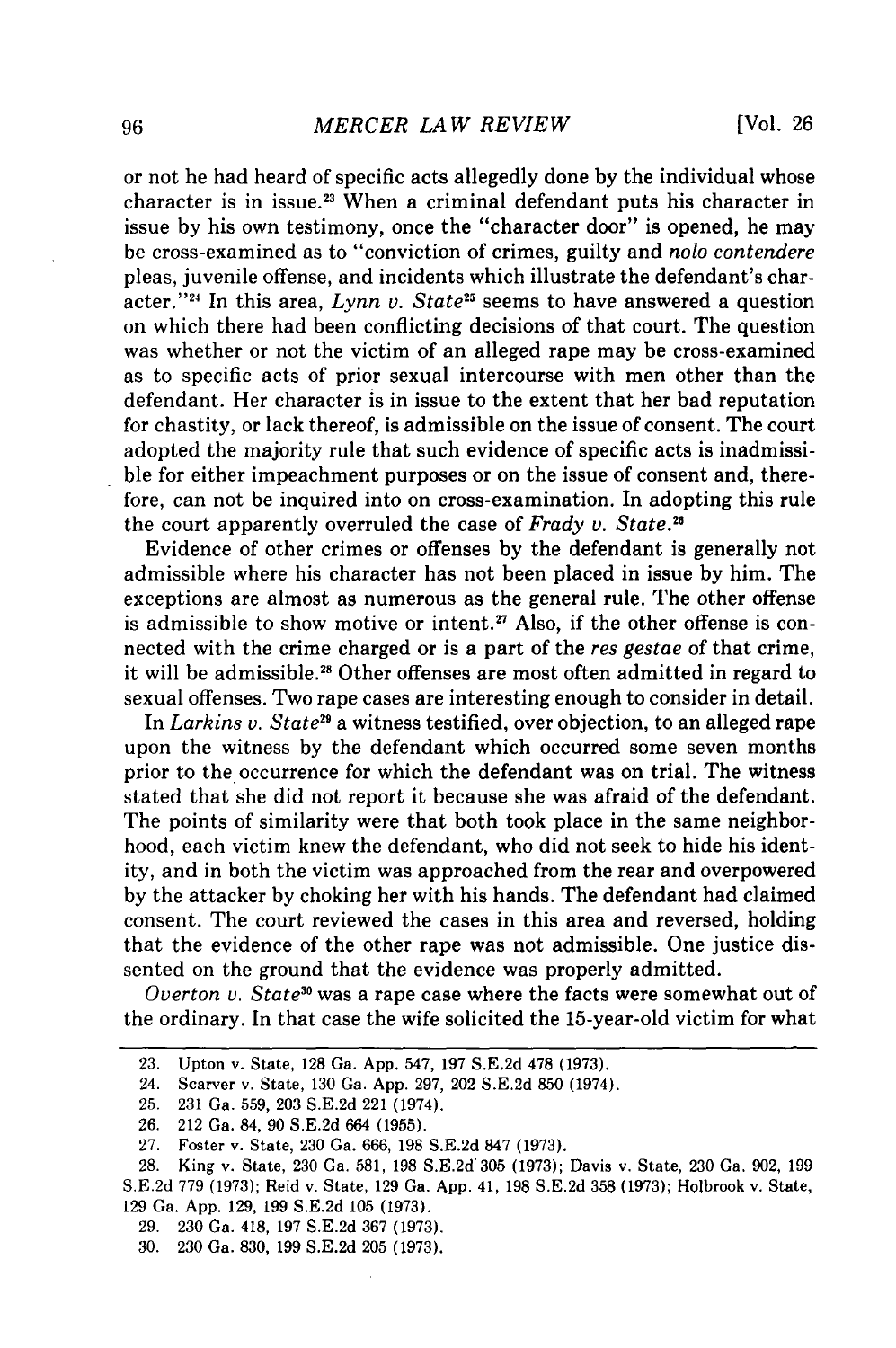turned out to be a "three in the bed" operation. Both husband and wife were convicted of rape. The evidence in question related to conduct in other transactions rather than offenses, but one of the transactions would have been a sexual offense. Three female witnesses testified. One witness testified to a solicitation by the wife to get the witness to go to bed with the husband. Another witness testified to a solicitation by both husband and wife for the witness to come to their house. Another witness testified to taking part in a "three in the bed" operation with the husband and wife, but with the consent of the witness. The court held that this evidence had been properly admitted, since it was relevant to show plan, scheme, bent of mind, and course of conduct, which would corroborate the prosecutrix. The two solicitations had actually taken place earlier in the day of the alleged crime, so were closely connected.

# *B. Scientific Evidence*

The "chain of custody" test as to the proper identification of various substances that have been the subject matter of scientific tests still causes problems. In one case the chain of custody as to a bullet had not been properly shown. 3' The missing link was the failure to show that the bullet involved was in fact the one taken from the back of the defendant. In another case the chain of custody as to some drugs had been properly established.

In *Harrison v. Lawhorne33* an expert witness testified as to the results that would follow from a blood alcohol test, even though the statutory presumption .did not apply.

## IV. **BURDENS AND** PRESUMPTIONS

In *Smith v. Smith <sup>4</sup>*the court considered the effect of the **1957** amendment<sup>35</sup> to Ga. Code Ann. §53-102 (Rev. 1974) relating to the presumption of the validity of a second marriage. The court agreed with a previous ruling of the court of appeals.<sup>36</sup> Plaintiff proved a ceremonial marriage to the deceased in **1955.** Defendant showed two prior ceremonial marriages of the deceased, but did not show that his former spouses were living. This fact was necessary in order to take advantage of the **1957** act, so the presumption in favor of the validity of the **1955** marriage controlled and plaintiff had no further burden.

It appears that another installment on alibi is not necessary. As noted

**<sup>31.</sup>** Terry v. State, **130** Ga. **App. 655,** 204 **S.E.2d 372** (1974).

<sup>32.</sup> Craig v. State, **130** Ga. **App. 689,** 204 **S.E.2d 307** (1974).

**<sup>33. 130</sup>** Ga. **App.** 314, **203 S.E.2d 292 (1973).**

<sup>34.</sup> **230** Ga. **616, 198 S.E.2d 307 (1973).**

**<sup>35.</sup>** Ga. Laws, **1957, p. 83.**

**<sup>36.</sup>** Zurich Ins. Co. v. Craft, **103** Ga. **App. 889,** 120 **S.E.2d 922 (1961).**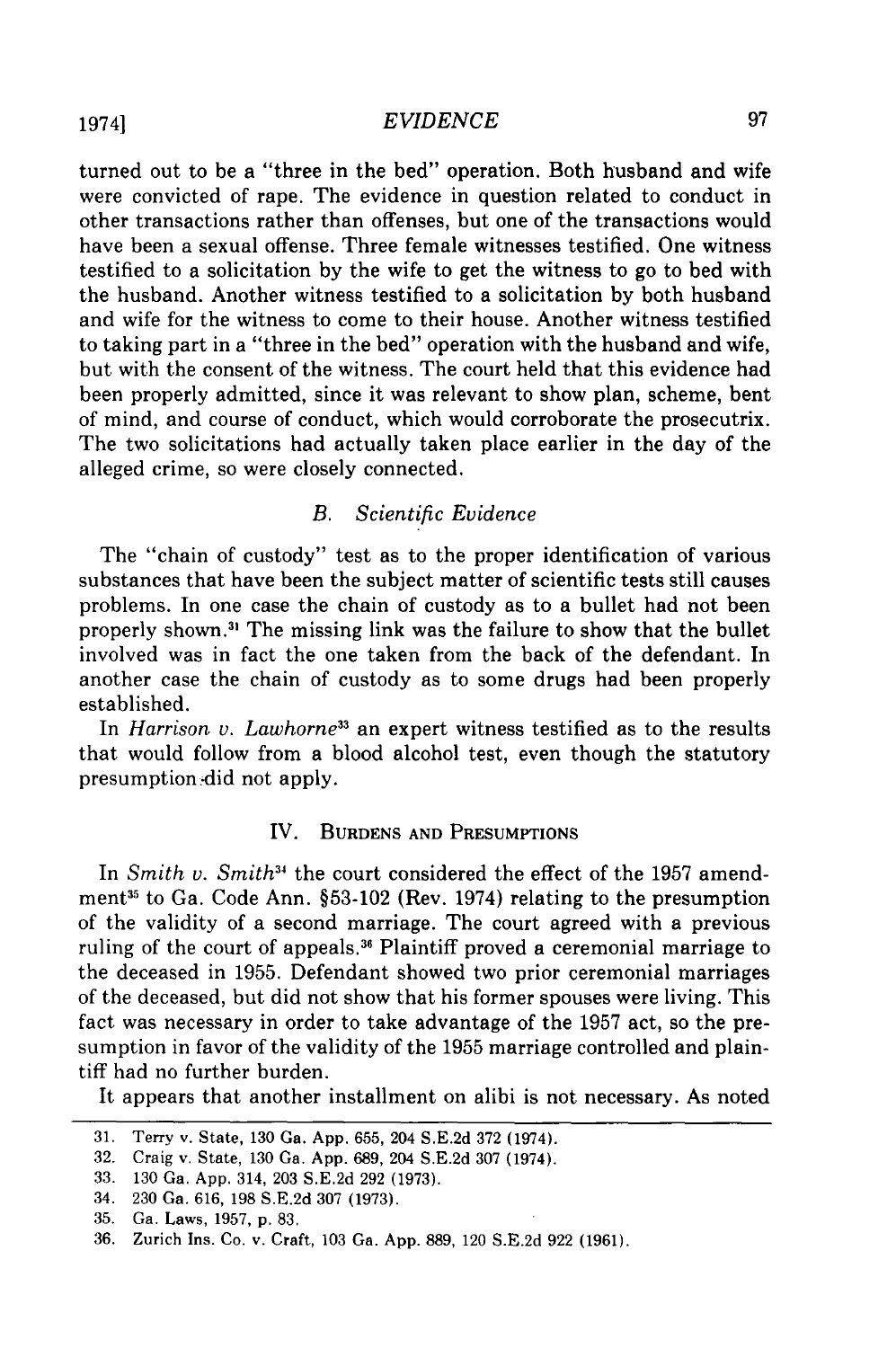last year,<sup>37</sup> trial judges have simply quit giving the *Thornton*<sup>38</sup> charge. In a number of cases the court has approved a charge on alibi that properly did not place any burden on the criminal defendant and may have cured the evil.<sup>39</sup> However, the trouble has spread into the entire area of affirmative defenses in criminal cases.

The Supreme Court of Georgia has gradually worked up to the point of placing the burden of persuasion on the defendant to prove his insanity when he pleads not guilty by reason of insanity. The state has no burden of proving his sanity and may travel entirely on the presumption of sanity. In *Grace v. State*<sup>40</sup> the approved charge made insanity an affirmative defense. In his dissenting opinion, Justice Ingram raises the question as to whether it is constitutionally permissible to place this burden on an accused. He concludes that it is not permissible. His dissenting opinion is a good review of the problem. The writer's crystal ball is cloudy, but it may well be that the Supreme Court of the United States would agree with Justice Ingram.

In *Chandle v. State41* the court stated the usual rule as to affirmative defenses in a criminal case and held that accident was an affirmative defense. There is no doubt that when a criminal defendant enters a true affirmative defense he has all of the burdens in regard to the defense. The difficulty is in regard to what is a true affirmative defense. In other words, can a statute make something an affirmative defense in a criminal case that is not a true affirmative defense. The difficulty arises from the 1968 Criminal Code of Georgia, Ga. Code Ann., tit. 26 (Rev. 1972). Chapter 26- 9 of the code lists a number of defenses and section 26-907 states that: "A defense based upon any of the provisions of this Chapter is an affirmative defense." The case of *Reed v. State"* considered this problem. In this case the defendant raised the defense of entrapment. Section 26-905 sets out the defense of entrapment and section 26-907 makes it an affirmative defense. Nevertheless, the court held that the state had the burden of proof on the question of entrapment. The defenses of alibi and insanity were distinguished, since the court of appeals was bound in these areas by decisions of the supreme court. The court reviewed the federal cases. There will be much future judicial consideration of the matter of affirmative defenses in criminal cases, including alibi and insanity. It will probably require final determination by the Supreme Court of the United States.

<sup>37.</sup> Agnor, *Annual Survey of Georgia Law: Evidence,* **25** MERcER L. REV. **133** (1974).

<sup>38.</sup> Thornton v. State, 226 Ga. 837, 178 S.E.2d 193 (1970).

<sup>39.</sup> Paschal v. State, 230 Ga. 859, 199 S.E.2d 803 (1973); White v. State, 231 Ga. 290, 201 S.E.2d 436 (1973); Payne v. State, 231 Ga. 755, 204 S.E.2d 128 (1974).

<sup>40. 231</sup> Ga. 113, 200 S.E.2d 248 (1973).

<sup>41. 230</sup> Ga. 574, 198 S.E.2d 289 (1973).

<sup>42. 130</sup> Ga. App. 659, 204 S.E.2d 335 (1974).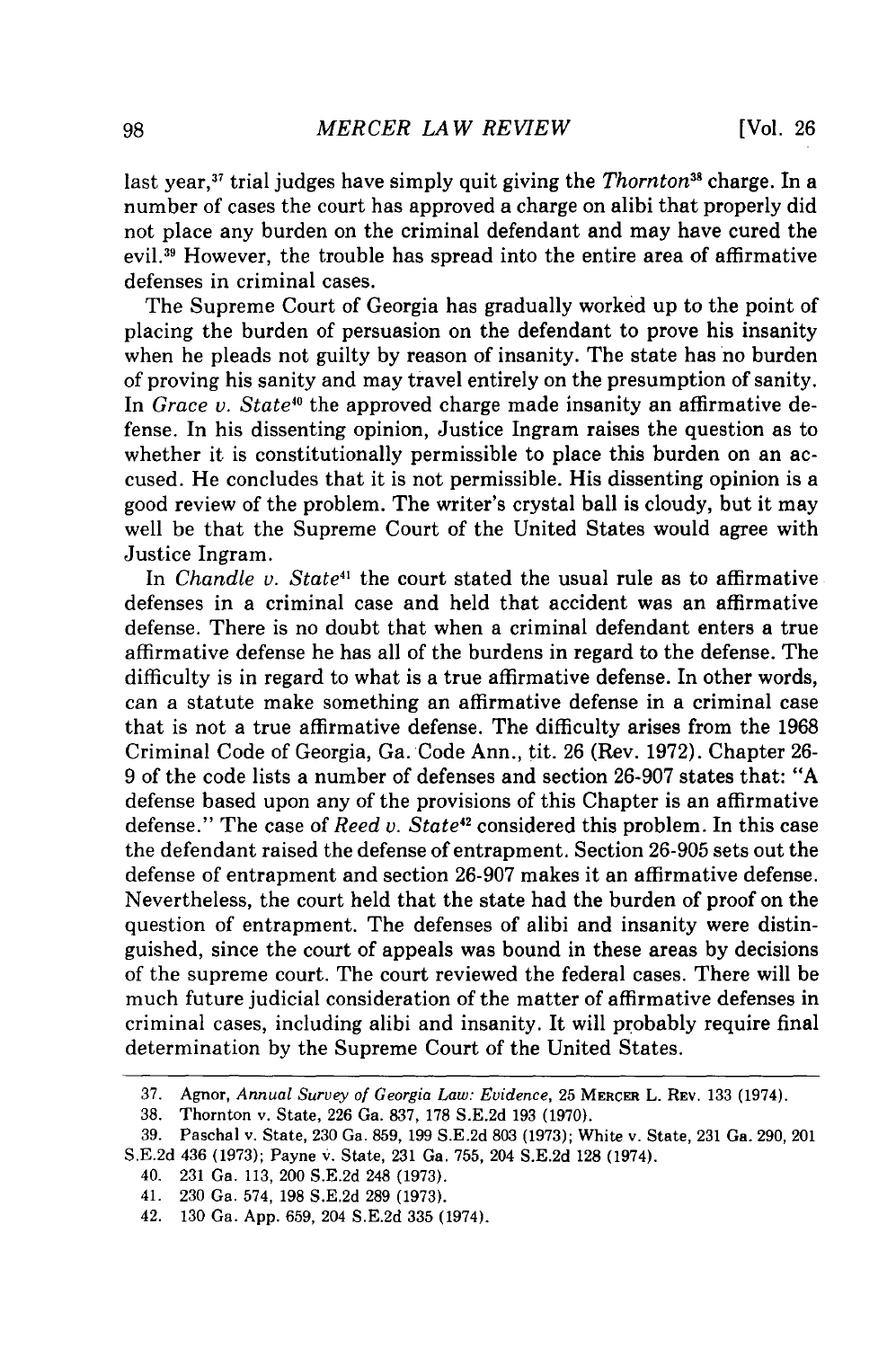## V. **DEMONSTRATIVE EVIDENCE**

In *Woodring u. State43* the skull of the deceased was introduced in evidence, displayed in front of the jury and taken to the jury room. This was proper. The defendant contended that he offered to stipulate sufficient facts to relieve the state of the necessity of introducing this character of evidence. The court stated that a party cannot **by** such a stipulation prohibit the opposing party from introducing proper evidence. Also, the courts in Georgia have continued to hold that photographs of victims are admissible over objections that they are inflammatory and prejudicial.<sup>44</sup>

*Eiland v. State*<sup>45</sup> is a rather unusual case involving a video tape. The court seems to have assumed that in general video tapes would be admissible. In Georgia, posed photographs are admissible if there are no material variations between the picture and the scene. This case involved a situation where two unmarked police cars manned **by** ununiformed detectives had attempted to stop the defendant's automobile at about **11:30** P.M. The tape was made in daylight with a marked police car and all contested facts were depicted as contended **by** the state. The court found that there were too many material variations so that it was error to have admitted the tape. The court also stated that there had been no need to use a film in the first place.

# VI. **WRITINGS**

In *Hutcheson v. American Machine & Foundry Co.46* the court applied the usual rule and permitted a witness to testify as to an "audit report" which resulted from the examination of a large number of detailed entries on invoice records. The records themselves were accessible to the court and to the parties.

In *Strickland v. Foundation Life Insurance Co.<sup>47</sup> the court applied Ga.* Code Ann. §38-710 (Rev. 1974), and held that Xerox copies of duplicate originals, made in the ordinary course of business, were admissible without accounting for the originals. The best evidence rule was also considered in *Builders Homes of Georgia, Inc. v. Wallace Pump & Supply Co.<sup>48</sup> Here a* witness testified as to the scope of his authority for his principal. There was in existence a written list of his responsibilities. The court held that where there was both written and oral evidence of an independent fact, the best evidence rule did not apply. The court also applied the usual rule that

<sup>43. 130</sup> Ga. App. 247, 202 S.E.2d 696 (1973).

<sup>44.</sup> Allen v. State, 231 Ga. 17, 200 S.E.2d 106 (1973); Dixon v. State, 231 Ga. 33, 200 S.E.2d 138 (1973).

<sup>45. 130</sup> Ga. App. 428, 203 S.E.2d 619 (1973).

<sup>46. 129</sup> Ga. App. 602, 200 S.E.2d 371 (1973).

<sup>47. 129</sup> Ga. App. 614, 200 S.E.2d 306 (1973).

<sup>48. 128</sup> Ga. App. 779, 197 S.E.2d 839 (1973).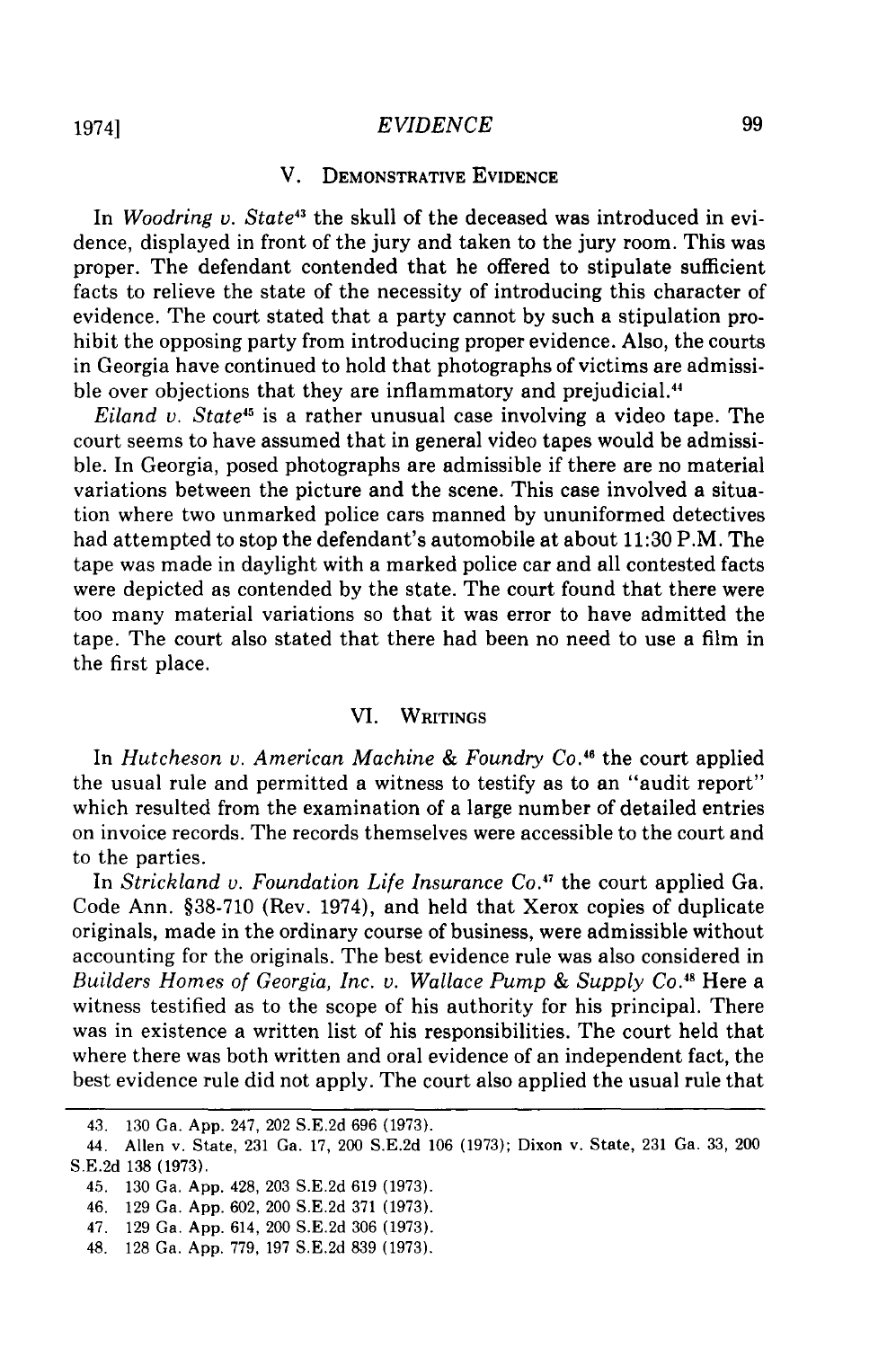carbon copies of letters were duplicate originals and admissible as primary evidence.

# **VII.** WITNESSES

## *A. Generally*

The courts still have difficulty in regard to a witness refreshing his memory due to the fact that Ga. Code Ann. §38-1707 (Rev. 1974), includes the hearsay exception for records of past recollection recorded with the matter of refreshing the recollection of the witness.<sup>49</sup> In *Wallis v. Odom<sup>5</sup>* the court held that it was not error to refuse to allow a police officer to refresh his memory from a police report since it had been prepared by another. This would be correct as to the hearsay exception, but not as to refreshing the recollection of the witness.

*Childers v. State<sup>51</sup>* contains a good discussion of the judge's discretion in regard to the sequestration of witnesses where the sheriff was properly permitted to remain in the courtroom.

The case of *Geiger v. State*<sup>52</sup> needs to be mentioned. In that case the record on appeal comprised a total of 3,411 pages, which the court considered to be the lengthiest in the 67-year existence of the court of appeals. The defendant's unsworn statement covered 727 pages of the transcript. Two judges dissented from the judgment affirming the conviction. Many points were considered, but most of them would not require comment in this survey. The court did point out that the scope of cross-examination is not unlimited and discussed the discretion of the judge in keeping crossexamination within reasonable bounds.

*Braswell v. Owen of Georgia, Inc.5 <sup>3</sup>*involved some improper hypothetical questions that included facts that had not been placed in evidence by other witnesses.

*Geter v. State54* involved a rather unusual question of competency. The witness had been admitted to a hospital two days prior to his appearance in court for treatment for drug addiction. He was brought to the courtroom under medication and on a stretcher. The court conducted a hearing out of the presence of the jury and found the witness to be competent. The court had properly exercised its discretion under Ga. Code Ann. §38-1610 (Rev. 1974).

In *Moore v. State55* the trial judge charged on impeachment and stated

<sup>49.</sup> Shouse v. State, 231 Ga. 716, 203 S.E.2d 537 (1974).

<sup>50. 130</sup> Ga. App. 437, 203 S.E.2d 613 (1973).

<sup>51. 130</sup> Ga. App. 555, 203 S.E.2d 874 (1974).

<sup>52. 129</sup> Ga. App. 488, 199 S.E.2d 861 (1973). 53. 128 Ga. App. 528, 197 S.E.2d 463 (1973).

<sup>54. 231</sup> Ga. 615, 203 S.E.2d 195 (1974).

<sup>55.</sup> 231 Ga. 301, 302, 201 S.E.2d 432, 433 (1973).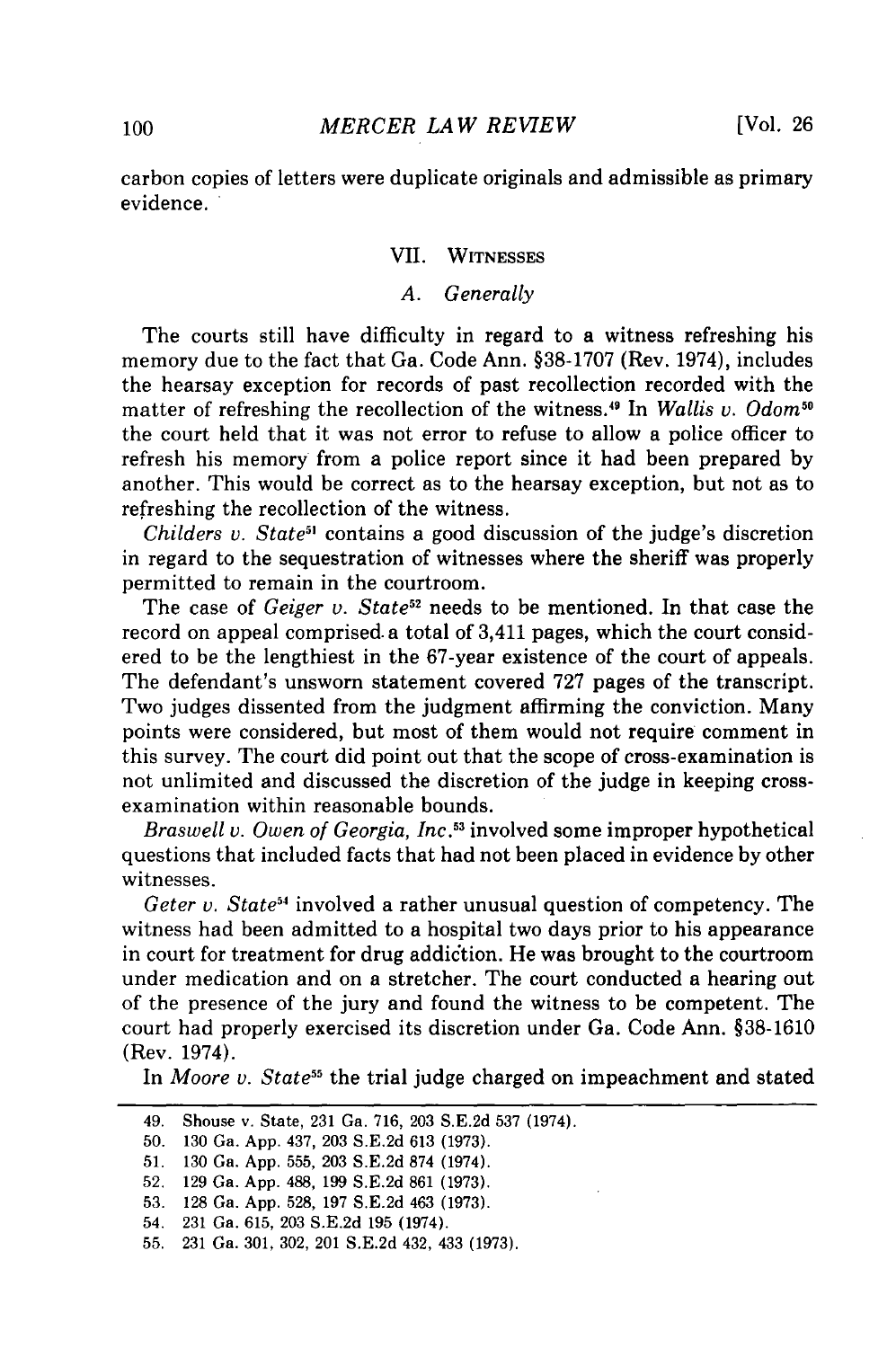that a witness "stands impeached." The court stated that "stands attacked" would have been a better choice of words, but that when the complete charge was considered it was not error. Two justices dissented. *Wooster v. Boles*<sup>56</sup> contains a good discussion of the general rule that credibility of a witness is entirely a matter for the jury.

# *B. Opinion Evidence And Expert Witnesses*

In a number of cases the court applied the general rule that the qualification of a witness as an expert is entirely within the discretion of the court.<sup>57</sup> This is true even where the witness himself may question his own exper $t$ ise. $56$ 

The problem of the ultimate issue invading the province of the jury still arises in regard to opinion testimony. It is always difficult to try to reconcile the cases.

In *Fishman v. State59* an investigator for the district attorney's office stated that various photographs involved in the case were obscene. He had not been qualified as an expert and did not attempt to state his opinion as a non-expert because he stated no basis for an opinion. Thus, his stating a mere conclusory opinion as to the ultimate fact the jury was to decide was error. In *Tittle v. McCombs<sup>60</sup>* the trial judge had properly rejected a question asked of an eyewitness seeking his opinion whether the speed of the motorcycle was "excessive for the time, place and conditions." This related to the ultimate question of negligence and would have invaded the province of the jury. Also, in *Wallis v. Odom*,<sup>61</sup> a similar question as to negligence was properly rejected.

The case of *Steverson v. Hospital Authority of Ware County62* raises a problem. It was a 5-3-1 decision and involved a number of questions. This was a wrongful death action against a hospital and doctor. The defendant doctor testified as an expert. He was asked to state his opinion as to whether or not the hospital personnel had exercised a reasonable degree of care and skill in this case. His answer was: "Oh yes, I can testify that in my opinion the hospital personnel exercised a reasonable degree of care in this case."<sup>43</sup> The court held this question and answer proper over an objection that it invaded the province of the jury. It is not clear whether the

<sup>56. 130</sup> Ga. App. 542, 203 S.E.2d 745 (1974).

<sup>57.</sup> Martin v. Newton, 129 Ga. App. 735, 201 S.E.2d 31 (1973); Oak Ridge Village, Inc. v. LaSiesta Mobile Home Park, Inc., 130 Ga. App. 539, 203 S.E.2d 748 (1974); Johnson v. State, 130 Ga. App. 704, 204 S.E.2d 302 (1974).

<sup>58.</sup> Braswell v. Owen of Georgia, Inc., 128 Ga. App. 528, 197 S.E.2d 463 (1973); Merrill v. State, 130 Ga. App. 745, 204 S.E.2d 632 (1974).

<sup>59. 128</sup> Ga. App. 505, 197 S.E.2d 467 (1973).

<sup>60. 129</sup> Ga. App. 148, 149, 199 S.E.2d 363, 365 (1973).

<sup>61. 130</sup> Ga. App. 437, 203 S.E.2d 613 (1973).

<sup>62. 129</sup> Ga. App. 510, 513, 199 S.E.2d 881, 885 (1973).

<sup>63.</sup> *Id.*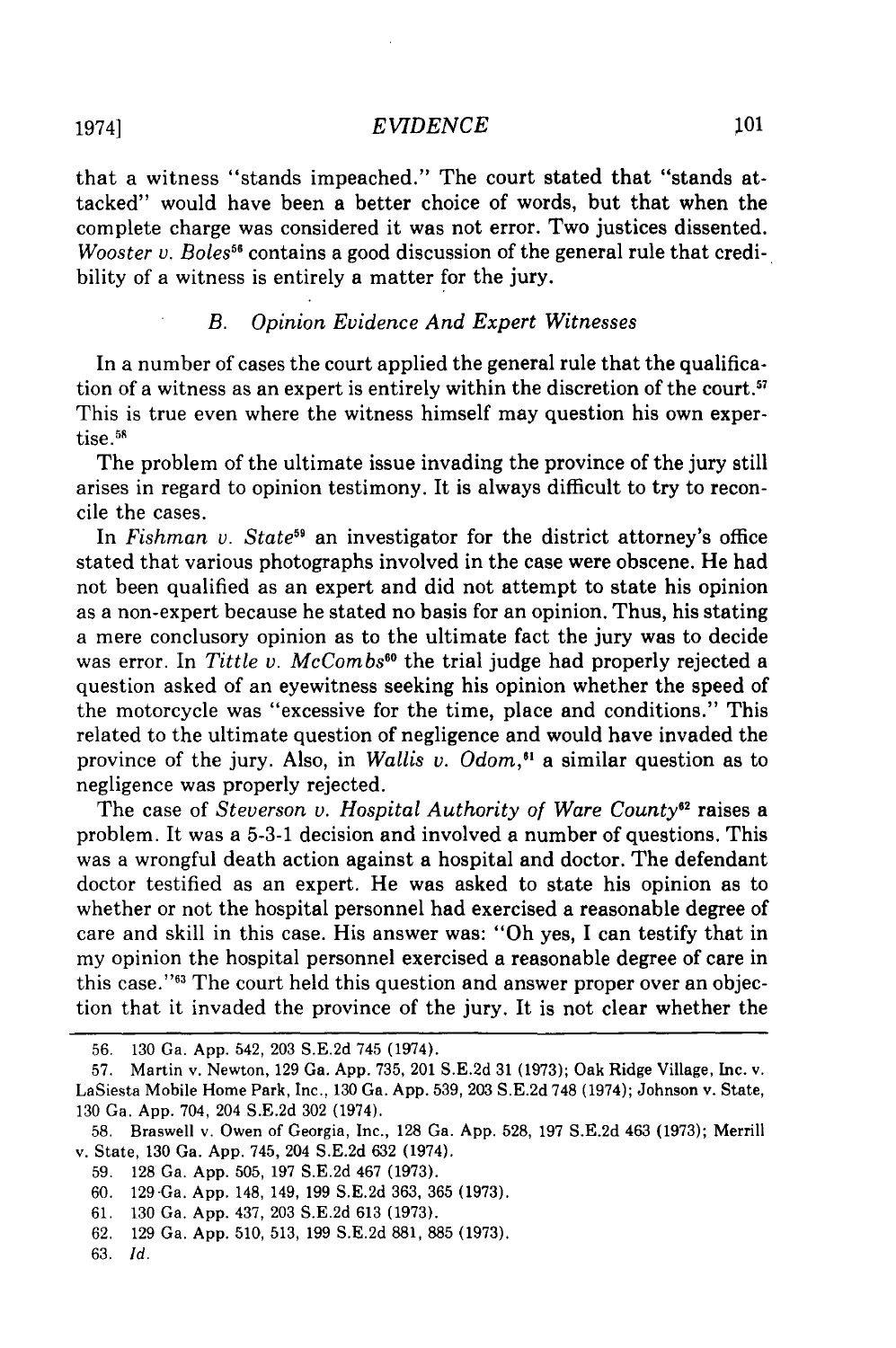court intended to create a special rule to apply to medical experts in malpractice cases. Generally, expert witnesses should state a standard of care and leave the question of whether that standard was complied with in the specific case for the jury.

# *C. Privilege*

In *Welch v. State<sup>64</sup>* the court again points out the distinction drawn in Georgia between an "informer" and a "decoy" and sustained the claim of the informer privilege.

The psychiatrist-patient privilege was again considered in *Thadd v. State.65* The court held that a psychiatrist who makes an examination of an accused under court order is a witness for the court and that the requisite psychiatrist-patient relationship does not exist so as to create the privilege. Thus, the witness may testify as to statements made by the defendant during the examination.

## VIII. **CONSTITUTIONAL** PRIVILEGES

Cases involving constitutional privilege are considered more at length in other articles of this survey. However, there are a few areas that involve specific evidence questions that might be considered.

## *A. Self-Incrimination*

In *Jones v. State6* a ten-year-old boy was called as a witness by the state. He invoked the fifth amendment, but was required to testify. Since he was exempt from criminal prosecution by virtue of his age, he was not entitled to claim a privilege against self-incrimination. Although not mentioned by the court, the defendant could not have assigned error on such a ruling in any event since he had no connection with the claimed privilege.

The practice of granting immunity to a witness in order to require him to testify over his claim of the privilege against self-incrimination has appeared in recent years.67 In an addendum to *Carter v. State,"8* Judges Evans and Clark raise the question as to whether any general grants of immunity would be valid in Georgia. The question was not reached in that case.

Two recent cases involving tests to show the alcohol content of blood may indicate a trend away from a long established view in regard to the privilege against self-incrimination in Georgia. The Georgia courts have

<sup>64. 130</sup> Ga. App. 18, 202 S.E.2d 223 (1973).

<sup>65. 231</sup> Ga. 623, 203 S.E.2d 230 (1974).

<sup>66. 128</sup> Ga. App. 885, 198 S.E.2d 336 (1973).

<sup>67.</sup> See Murphy v. Waterfront Comm'n, 378 U.S. 52 (1964).

<sup>68. 129</sup> Ga. App. 536, 199 S.E.2d 925 (1973).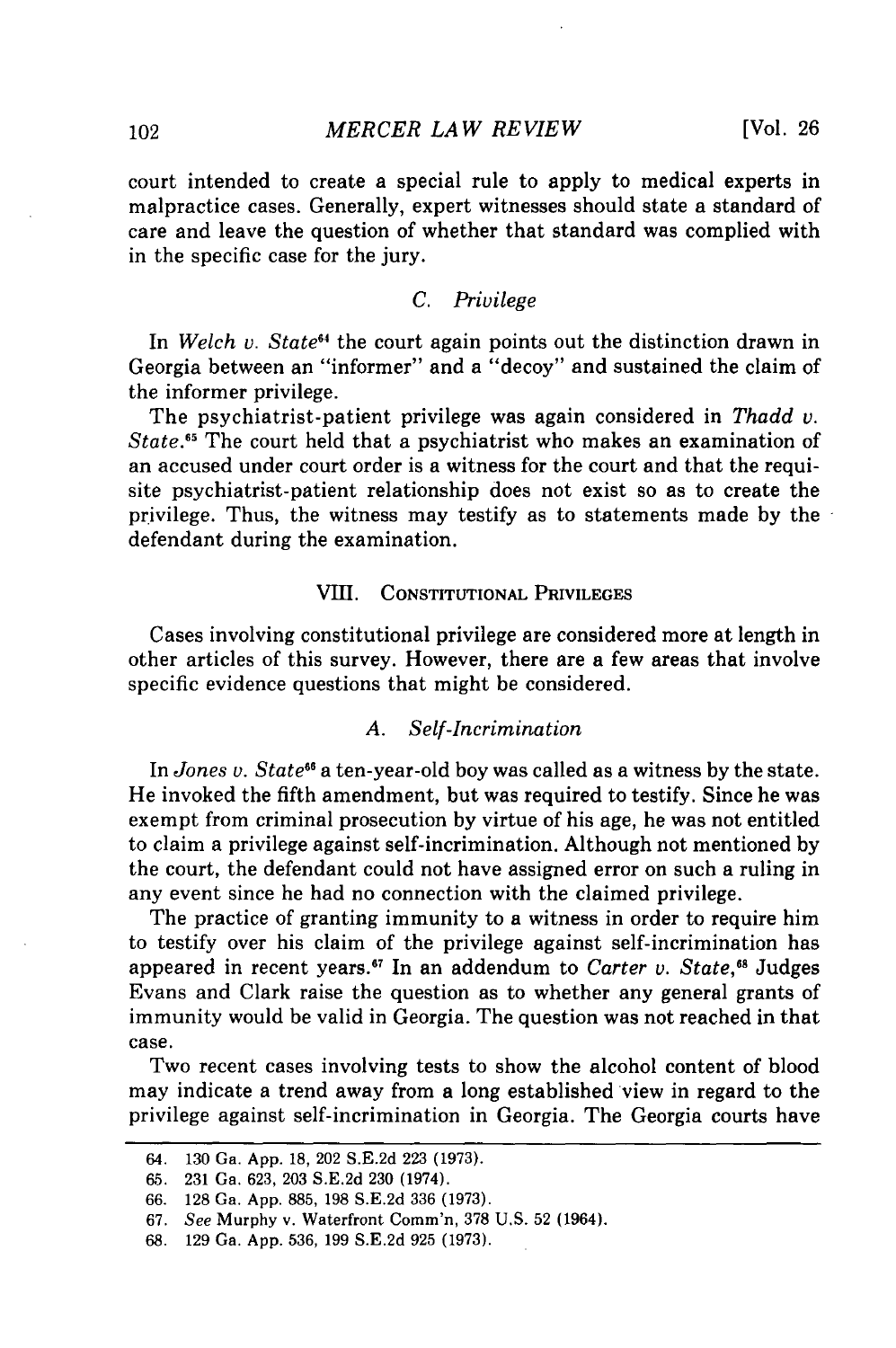generally extended the privilege to include a number of areas of activity in regard to an accused other than testimony. The trend in the federal courts has been to limit the privilege to testimony and documents. Georgia seems to be changing its view. In *Strong v. State<sup>69</sup>* the defendant had been convicted of murder that resulted from a wreck caused by his negligence. After the wreck the defendant was taken to a hospital. While he was unconscious a blood sample was withdrawn and an analysis showed .20% alcohol content. Defendant claimed his privilege and also relied on the warning provision of Ga. Code Ann. §68-1625.1 (Supp. 1973). The court held that the statutory provision related only to driver license suspensions and was not involved in this case. The court then held that there had been no violation of the privilege against self-incrimination, relying on *Schmerber<sup>10</sup>* and *Breithaupt.<sup>71</sup>* The dissenting opinion notes that this is a change from the Georgia position and would limit the privilege against selfincrimination to testimony and documents. In *Purvis v. State*<sup>72</sup> the defendant had taken an intoximeter test and objected to the admission of the results of the test since he had not been warned under Ga. Code Ann. §68- 1625.1 (Supp. 1973). The court held that the warning only applied to driver license suspensions and not to a charge of driving under the influence under Ga. Code Ann. §68-1625 (Rev. 1967). The court also held that the privilege against self-incrimination did not apply to non-communicative acts such as intoximeter tests.

# *B. Confessions*

In *Jones v. State73* the defendant was arrested and later given a proper warning before any questions were asked of him. He contended that he should have been warned of his rights immediately after being arrested. The court rejected that contention.

In *Moore v. State74* the defendant made a statement after he had been falsely told that the murder weapon had been found. He contended that the statement had been obtained by fraud and was not admissible under Ga. Code Ann. §38-408 (Rev. 1974). The court held that that section applied only to admissions in civil cases.

In *Echols v. State*<sup>75</sup> the court again held that the so-called *McNabb*-*Mallory* rule<sup>76</sup> did not apply to the state and the statement of the defendant was properly admitted.

<sup>69. 231</sup> Ga. 514, 202 S.E.2d 428 (1973).

<sup>70.</sup> Schmerber v. California, 384 U.S. 757 (1966).

<sup>71.</sup> Breithaupt v. Abram, 352 U.S. 432 (1957).

<sup>72. 129</sup> Ga. App. 208, 199 S.E.2d 366 (1973).

<sup>73. 128</sup> Ga. App. 885, 198 S.E.2d 336 (1973).

<sup>74. 230</sup> Ga. 839, 199 S.E.2d 243 (1973).

<sup>75. 231</sup> Ga. 633, 203 S.E.2d 165 (1974).

<sup>76.</sup> McNabb v. United States, 318 U.S. 332 (1943); Mallory v. United States, 354 U.S. 449 (1957).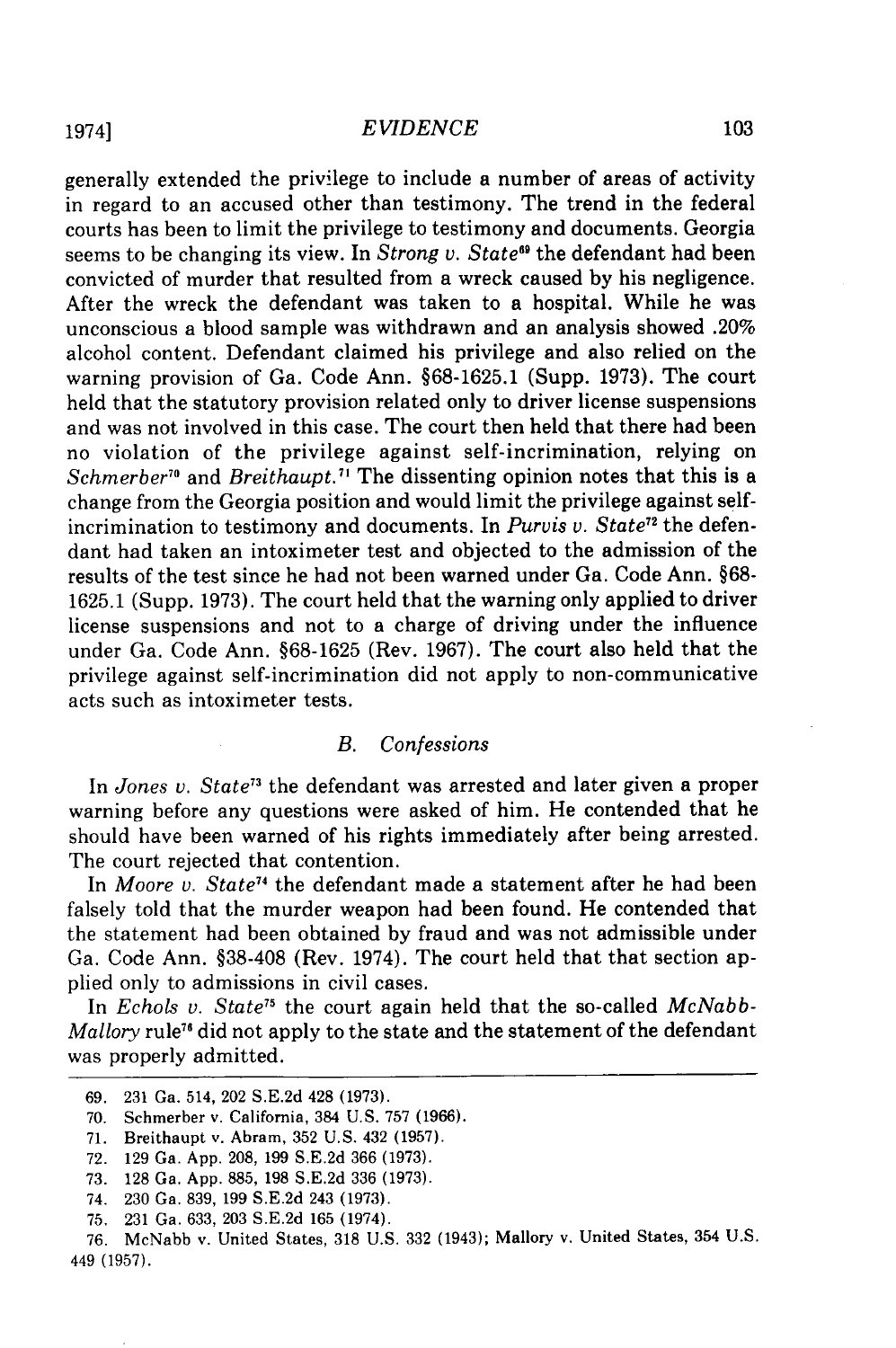In *Williams v. State"* the defendant had testified outside the presence of the jury at the hearing on the admissibility of his statement. He contended that he should be able to testify before the jury on this issue without subjecting himself to the usual cross-examination. The court rejected this contention.

## *C. Search And Electronic Surveillance*

The motion to suppress as provided in Ga. Code Ann. §27-313 (Rev. 1972) is the method for testing the lawfulness of a search and seizure. As pointed out in *Childers v. State,78* if a motion to suppress is denied, the defendant must still object to the evidence involved when it is offered at trial or the failure to object will constitute a waiver of any error made in overruling his motion to suppress.<br>A problem is developing with a possible misconstruction of the motion

to suppress. Ga. Code Ann. §27-313 (Rev. 1972) states in part: "A defendant aggrieved by an unlawful search and seizure may move the court for the return of property the possession of which is not otherwise unlawful and to suppress as evidence anything so obtained . **. . ."** Naturally, only "property" could be returned, but "anything" can be suppressed. There must have been a search and seizure that is claimed to be unlawful. In Baker *v.* State<sup>79</sup> the defendant sought to suppress the testimony of two policemen, eyewitnesses and victims of the crime. No search was involved. The court properly held that this testimony was outside the scope of the motion to suppress under Ga. Code Ann. §27-313 (Rev. 1972). This case was construed in *Reid v. State<sup>s6</sup>* to mean that the motion to suppress could only be applied to "property" and not "testimony." In that case the sheriff searched the premises of the defendant and found more than two quarts of liquor in a dry county. Due to a defect in the search warrant, the court stated that the liquor should have been suppressed, but not the testimony of the sheriff as to finding the liquor. Since no objection was made to this testimony at trial, it was not error to admit the testimony. The liquor was not introduced at trial. In a special concurrence to *Childers v. State,"'* Judge Evans raised the point that the testimony respecting the property should be suppressed as well, but still followed the view that the motion to suppress could not be used for mere testimony.

This misconception carried over into *Cauley v. State.82* In that case the defendant moved to suppress "all testimony" that resulted from police interception of telephone conversations to which the defendant was a

- 81. 130 Ga. App. 555, 203 S.E.2d 874 (1974).
- 82. 130 Ga. App. 278, 203 S.E.2d 239 (1973).

<sup>77. 231</sup> Ga. 508, 202 S.E.2d 433 (1973).

<sup>78. 130</sup> Ga. App. 555, 203 S.E.2d 874 (1974). See also Reid v. State, 129 Ga. App. 660, 200 S.E.2d 456 (1973).

<sup>79. 230</sup> Ga. 741, 199 S.E.2d 252 (1973).

<sup>80. 129</sup> Ga. App. 660, 200 S.E.2d 456 (1973).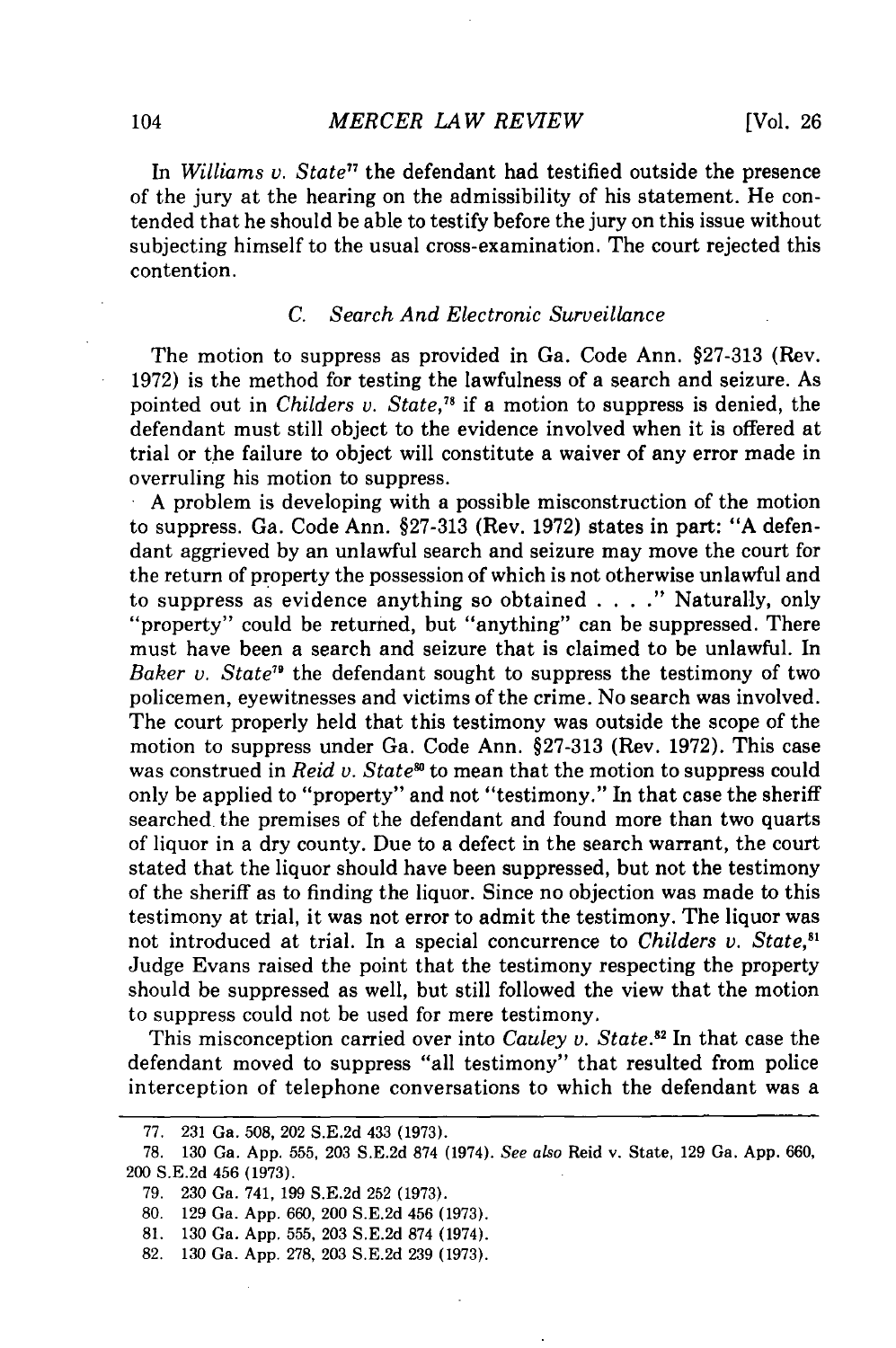party. The court held that since the motion to suppress was directed at anticipated testimony rather than "property," the motion to suppress would not lie. Other points in this case will be discussed below, but this point seems to have been incorrectly decided. The court cited the *Baker* and *Reid* cases as authority and compounded the difficulty. Clearly under *Katz v. United States"3* the interception without authority of a telephone conversation is a search and seizure. The resulting testimony would be "anything so obtained" under Ga. Code Ann. §27-313 (Rev. 1972) and should be suppressed.

Problems concerning electronic surveillance continue to arise. *Humphrey v. State<sup>84</sup>* involved a charge of bribery. Some conversations of the defendant with another councilman were recorded without the knowledge or consent of the defendant but with the consent of the other party. Ga. Code Ann. §26-3006 (Rev. 1972) sets out an exception permitting the "interception, recording and divulging of a message sent by telephone, telegraph, letter or any other means of communication" where the message constitutes the commission of a crime or is directly in the furtherance of a crime and one party thereto consents. The defendant contended that this exception did not apply to face-to-face conversations. The court did not agree and held that face-to-face conversations were included within the exception of Ga. Code Ann. §26-3006 (Rev. 1972).

*Cross v. State<sup>85</sup>* was another bribery case. Here a police officer had a concealed electronic transmitting device on his body while he had a conversation with the defendant in which the defendant allegedly offered money to the officer in return for intelligence-type information on police activities. Two other officers received and recorded the conversation. The case involved an appeal by the defendant from the denial of his motion to suppress the recording and the testimony. The majority of the court held that Ga. Code Ann. §26-3001 (Rev. 1972) prohibiting the interception of private conversations did not apply to a party to the conversation, largely on the authority of *United States v. White."6* The court also stated that the conversation here would come under the exception of Ga. Code Ann. §26- 3006 (Rev. 1972). The rationale usually given for the White case and *Hoffa v. United States<sup>87</sup>* is that since a party to the conversation could testify to the conversation, it should not matter that the conversation has been recorded and the record should be admissible. Judge Evans concurred specially on the ground that the conversation involved would come under the exception of Ga. Code Ann. §26-3006 (Rev. 1972). Two other cases also applied this exception.<sup>88</sup> Judge Evans raises an interesting point that does

<sup>83. 389</sup> U.S. 347 (1967).

<sup>84. 231</sup> Ga. 855, 204 S.E.2d 603 (1974).

<sup>85. 128</sup> Ga. App. 837, 198 S.E.2d 338 (1973).

<sup>86. 401</sup> U.S. 745 (1971).

<sup>87. 385</sup> U.S. 293 (1966).

<sup>88.</sup> Cauley v. State, 130 Ga. App. 278, 203 S.E.2d 239 (1973); Adams v. State, 130 Ga. App. 362, 203 S.E.2d 314 (1973).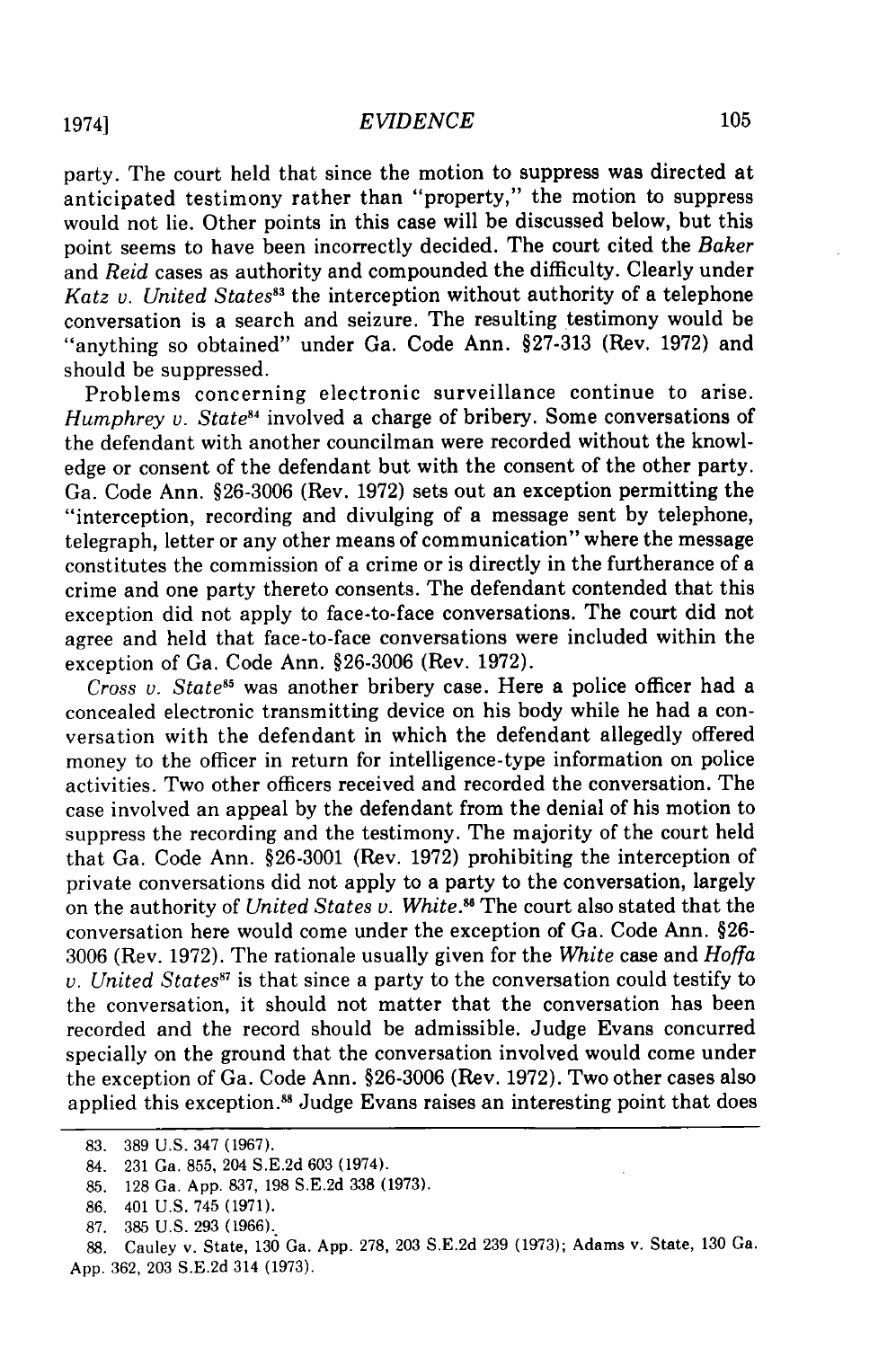not appear to have been decided in Georgia. It is interesting to note that in the *Humphrey* case mentioned above, the supreme court made reference to this concurring opinion,<sup>89</sup> apparently with approval. The questions is whether a party to a conversation may surreptitiously record the conversation without violating the Georgia statute, where the conversation does not come under the exception of Ga. Code Ann. §26-3006 (Rev. 1972) and no warrant has been obtained. Tape recordings of this kind have been much in the news lately, although they were not subject to the Georgia statute. Even though the party to the conversation could testify to the conversation, the questions remain as to the admissibility of the recordings in evidence and as to the possible commission of a criminal offense. The majority in the *Cross* case says that there would be no violaion of the statute and the recording would be admissible. Judge Evans does not agree. The question of a criminal offense by the recording was not involved. Judge Evans properly points out the completely different language in the federal statute" that would support the *White* case and other federal cases. It is necessary to consider the exact language of the Georgia statute, which is entitled "Invasions of Privacy." Ga. Code Ann. §26-3001 (Rev. 1972) states in part: "It shall be unlawful for: (a) any person in a clandestine manner to intentionally overhear, transmit, or record . . . the private conversation of another which shall originate in any private place . **.. ."** Exceptions are provided in Ga. Code Ann. §26-3004 (Rev. 1972) for a warrant and in Ga. Code Ann. §26-3006 (Rev. 1972) where one party to the conversation consents and the conversation constitutes the commission of a crime or is directly in furtherance of a crime. Ga. Code Ann. §26-3007 (Rev. 1972) excludes any evidence obtained through a violation of the statute and Ga. Code Ann. §26-3010 (Rev. 1972) makes a violation of the statute a felony. Ga. Code Ann. §26-3009 (Rev. 1972) defines "private place" to mean "a place where one is entitled to reasonably expect to be safe from casual or hostile intrusion or surveillance." Suppose that *A* goes to *B's* office and has a conversation with *B.* (An office is a "private place.") 9' Unknown to *A* and without his consent, *B* has his tape recorder running. The conversation does not come under any exception in the statute. It would appear that *B* could testify to the conversation, but the recording would not be admissible in evidence under the Georgia statute and that *B* has committed a felony. Judge Evans seems to be correct.

There were a number of other miscellaneous search cases. A few might be mentioned. *Guest v. State"* involved a search valid because of the consent of the defendant. The court held that there was no requirement for any warning as to his constitutional rights before the consent was given.

<sup>89. 231</sup> Ga. at 863, \_\_\_\_\_ S.E.2d at .

<sup>90. 18</sup> U.S.C. §2511(2)(c), (d) (1970).

<sup>91.</sup> Nixdorf v. State, 226 Ga. 615, 176 S.E.2d 701 (1970).

<sup>92. 230</sup> Ga. 569, 198 S.E.2d 158 **(1973).**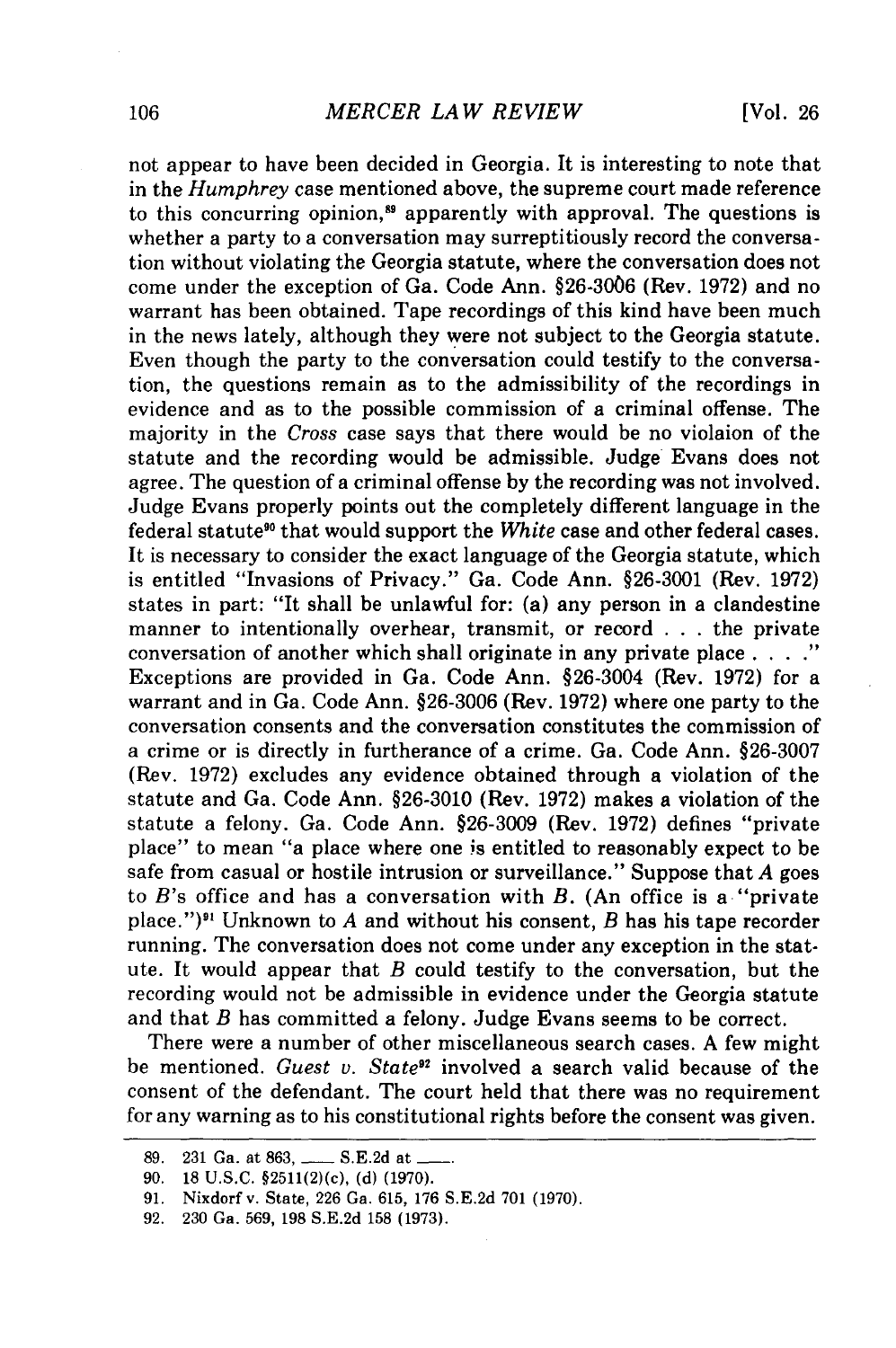*Allison v. State"* was another case where a search warrant was properly issued to remove a bullet from the body of the defendant.

In *Morrison v. State<sup>94</sup>* the claim was made that a shotgun, bush-axe, and shovel were "tainted fruit from the poisoned tree" since they had been obtained as a result of an illegal confession. The court found that there was a sufficient independent and lawful source of the objects.

In *Brand v. State<sup>95</sup>* the court held that the search of an automobile was valid under facts very similar to *Schneckloth v. Bustamonte." Cato v. State97* involved the search of the driver of an automobile after he had been arrested for speeding. The search was held valid on authority of *Robinson* and *Gustafsen*.<sup>98</sup>

*State v. David99* involved a search at the Atlanta airport. The defendant, who did not have a ticket, was accompanying a ticketed passenger to the loading ramps. As he walked through the entranceway he set off the magnetometer. The security officers stopped him and asked him to remove his hand from his jacket. He informed them that he had a weapon, which they removed. The defendant's motion to suppress this evidence was sustained and the state appealed. The court reviewed some federal cases and held that the "search" by the magnetometer was lawful and that when it was set off this justified the "frisk."

#### IX. STATUTES

The 1974 session of the General Assembly of Georgia produced only a few new statutes in the field of evidence. It could really be called de minimis, but a few statutes might be mentioned.

Ga. Code Ann. §26-2510<sup>100</sup> provides a new misdemeanor offense of tampering with evidence. Although not clearly stated, it seems to apply only to criminal cases and includes the preparation of false evidence.

Another statute<sup> $101$ </sup> provides for the use of deaf sign language interpreters in certain administrative and judicial proceedings.

A third<sup>102</sup> grants authority to medical examiners to take blood samples to be tested for intoxicating substances on request of a peace officer when the individual is dead or unable to give consent.

19741

**<sup>93. 129</sup>** Ga. App. 364, **199** S.E.2d **587 (1973).**

<sup>94.</sup> **129** Ga. App. 558, 200 S.E.2d **286** (1973).

**<sup>95. 129</sup>** Ga. App. 747, 201 S.E.2d **180 (1973).**

**<sup>96.</sup>** 412 U.S. **218 (1973).**

**<sup>97. 130</sup>** Ga. App. **831,** 204 S.E.2d **765** (1974).

**<sup>98.</sup>** United States v. Robinson, 414 U.S. **218 (1973);** Gustafson v. Florida, 414 U.S. **260 (1973).**

**<sup>99. 130</sup>** Ga. App. **872,** 204 S.E.2d **773** (1974).

<sup>100.</sup> Ga. Laws, 1974, p. 423.

<sup>101.</sup> Ga. Laws, 1974, p. 484.

<sup>102.</sup> Ga. Laws, 1974, p. **561.**